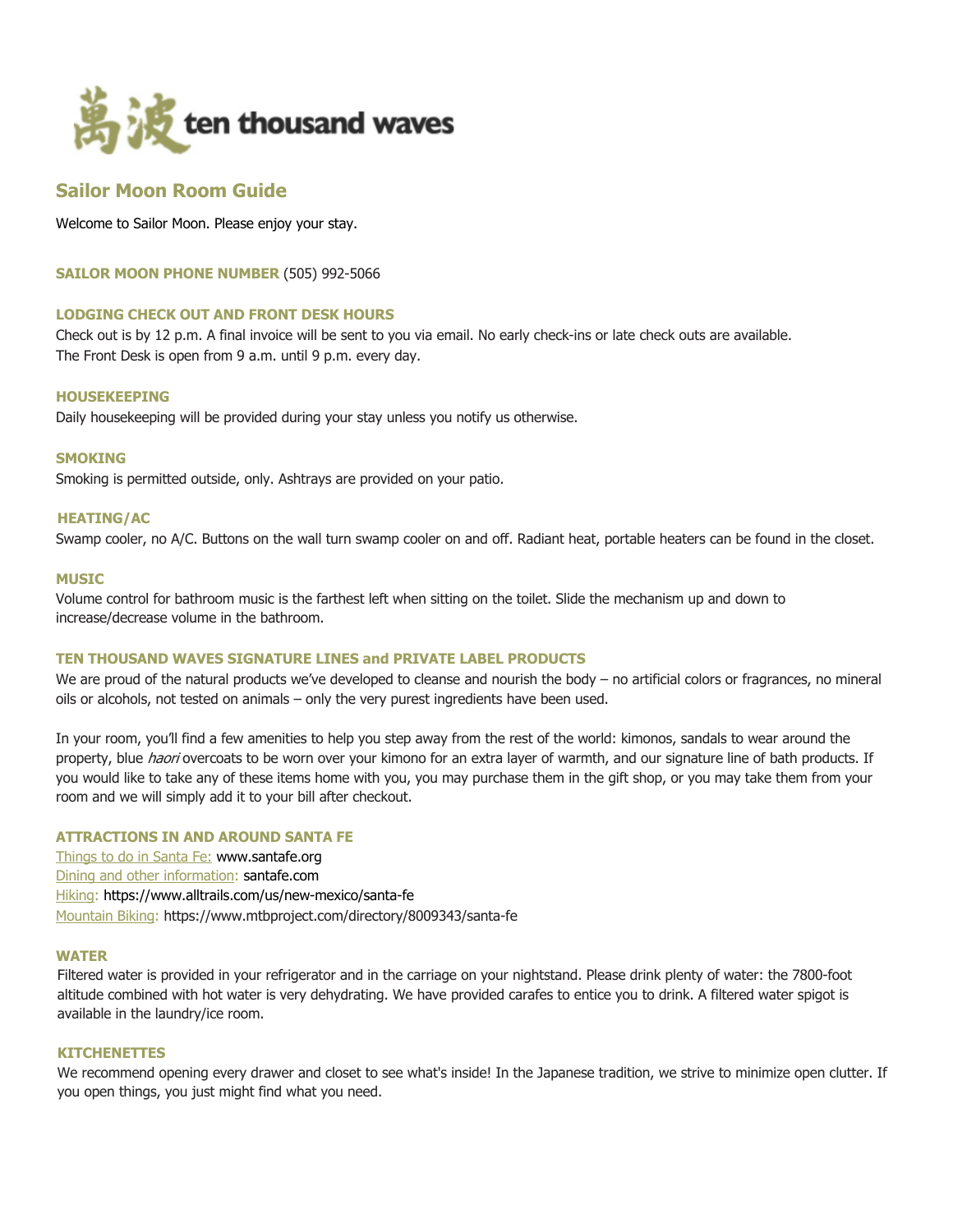#### **PILLOWS, BLANKETS AND DUVETS**

We realize how important good bedding is and are proud to have found traditional silk duvets and silk pillows, which are naturally hypoallergenic, for your enjoyment. In the colder months, down comforters are sometimes exchanged for the lighter weight silk. All our sheets are also 100% cotton, a rarity in most hotels.

## **COFFEE AND TEA**

Coffee is available in individual steeping pouches in your room. Each pouch can be steeped up to three times per cup. If you need more coffee, please let us know!



#### **PET POLICY**

We love pets! You must always accompany your pet. Pets are never to be left alone in any of the rooms or outside in any of the courtyards.

## **LAUNDRY, ICE MACHINE & RECYCLING**

Located in a separate building near the lodging parking lot just south of the main lot. An ice bucket can be found in your room. Please help in our recycling efforts and use the bins provided. There is a credit card machine for the laundry and there are plenty of quarters at the spa front desk.

#### **TV AND DIRECTV**

In your room you will find a universal remote for your television set equipped with DirecTV. Press ON to turn the TV on and OFF to turn it off. See the guide here: https://www.directv.com/guide

#### **PROCEDURES FOR TRANSFERRING TO ANOTHER ROOM**

If you will be transferring to another room during your stay, the following is the process: We ask you to have packed luggage moved to your vehicle by 12 p.m. If you have food in the refrigerator, please pack that up as well. It takes us four hours to prepare a room for the next guest. Since check out is at 12 p.m., your house should be ready no later than 4 p.m. You will be able to use the same security code at each house. If you have any special needs, please call the Front Desk using the preset button on your phone.

## **TEN THOUSAND WAVES SPA**

## HOURS: https://tenthousandwaves.com/hours

Plan to arrive five minutes prior to any spa treatment and check in at the Front Desk for each appointment. When checking out after spa treatments and tubs, be sure to stop at the cashier and sign for products and services.

#### **DINING AT IZANAMI**

#### HOURS: https://tenthousandwaves.com/hours

Located up the main road to the spa, izanami is a Japanese-inspired izakaya, serving seasonal, small plates. We have an eclectic menu of fresh salads, homemade pickles, grilled and fried items, and specials that change every day. You can order a la carte or simply sit back and order "omakase" or chef's choice.